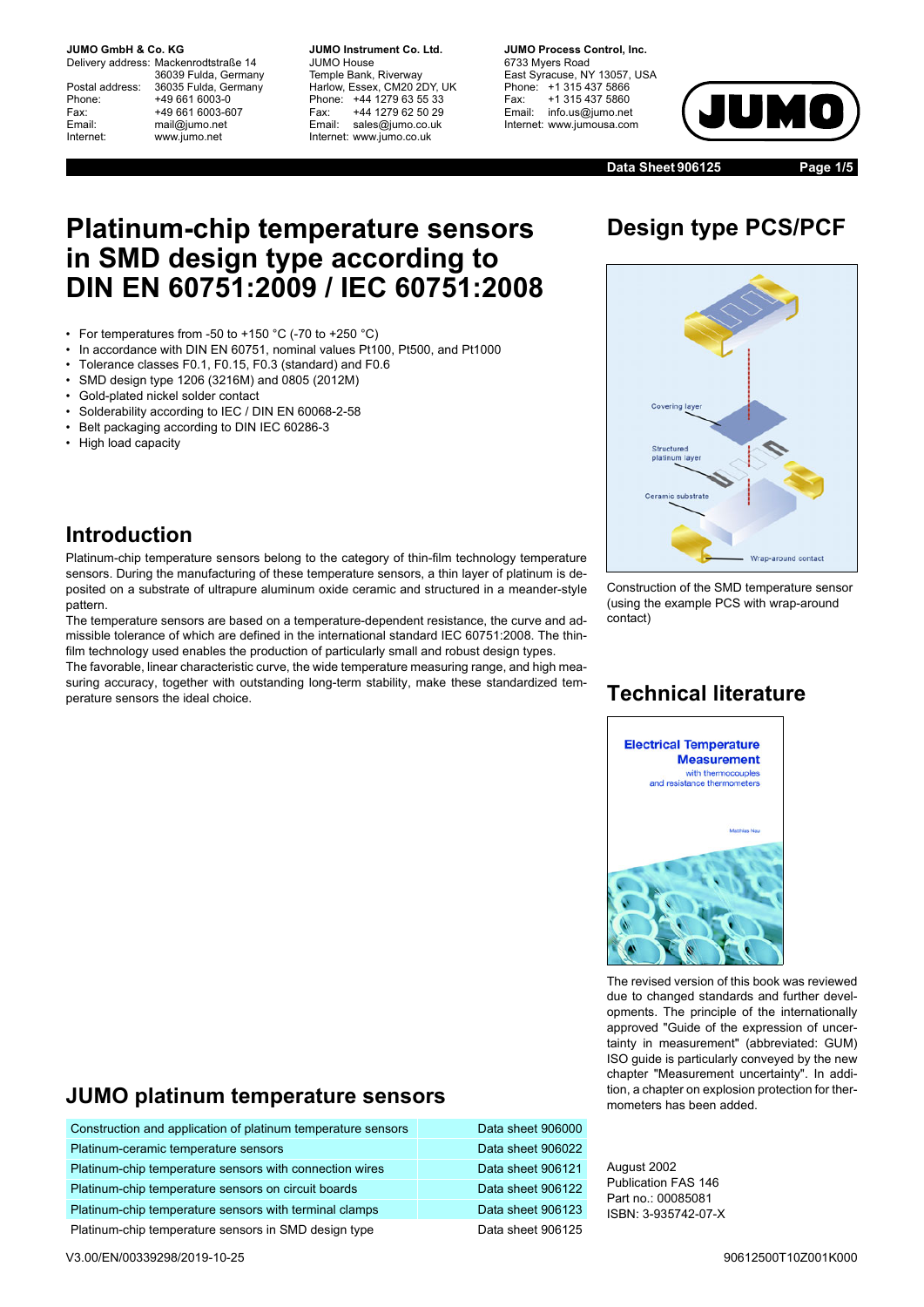**JUMO GmbH & Co. KG.** 

Delivery address: Mackenrodtstraße 14 36039 Fulda, Germany Postal address: 36035 Fulda, Germany<br>Phone: +49 661 6003-0 Phone: +49 661 6003-0<br>Fax: +49 661 6003-6 Fax: +49 661 6003-607<br>
Fmail: mail@iumo.net mail@iumo.net Internet: www.jumo.net

**-BUMO Instrument Co. Ltd.** JUMO House Temple Bank, Riverway Harlow, Essex, CM20 2DY, UK Phone: +44 1279 63 55 33<br>Fax: +44 1279 62 50 29 +44 1279 62 50 29 Email: sales@jumo.co.uk Internet: www.jumo.co.uk

**-BURG Process Control Inc.** 6733 Myers Road East Syracuse, NY 13057, USA Phone: +1 315 437 5866<br>Fax: +1 315 437 5860 Fax: +1 315 437 5860<br>Email: info.us@jumo.net info.us@jumo.net Internet: www.jumousa.com



**Data Sheet 906125 Page 2/5**

## **Platinum-chip temperature sensors in SMD design type according to DIN EN 60751:2009 / IEC 60751:2008**

## **Brief description**

Due to their small size, the SMD temperature sensors can be applied at a very high placement density. The sensors are used for surface and ambient temperature measurements on circuit boards. For example, they are frequently applied in temperature monitoring or compensation circuits, as well as an array of applications in temperature probes. Here, an assembled circuit board (data sheet 906122) is used as a measuring insert, which allows for easy installation. Application as a heated resistor for calorimetric measurements is also possible. As well as all forms of reflow soldering, the gold-plated nickel solder contact can also be used with alternative forms of connection technology, such as wave soldering, conductive adhesion, and wired bonds.

The high-quality plating on the contacts also ensures a high level of reliability during operation of the temperature sensor. In order to achieve extra-high resistance to temperature changes, it is important to select a suitable circuit board material with a modified expansion coefficient. In applications with high temperature cycling loads, we recommend using the design type 1302 (0805 or 2012M).

Two baked-in glass covering layers reliably protect the platinum layer of the temperature sensor from external influences.

The temperature sensors are designed for use in temperature ranges from -50 to +150 °C. If suitable connection technology is used, the temperature sensors can even be used in a temperature range from -70 to +250 °C. Adherence to tolerance limits then has to be checked according to the application. The connection technology and housing selected determine the thermal resistance.

The sensors are delivered in belt packaging in standard rolls. Thanks to the high-quality layered structure of the original packaging, they can also be stored for long periods without any issues.

The temperature sensor is available as a wrap-around contact (type PCS) or with one-sided contact (type PCF (flip chip)) for "face-down installation".

The flip chip types (see Fig. Type PCF...B) can be provided with a complete solderable nickel/gold metal layer on the rear/underside. This enables direct thermal contact with another body via a solder connection.

#### **Item overview**

| <b>Temperature sensor</b> | <b>Mater</b>          |                 |                                                                 |
|---------------------------|-----------------------|-----------------|-----------------------------------------------------------------|
| <b>Type</b>               | <b>Design</b><br>type | $R_0/\Omega$    | <b>Solder connection</b><br>material                            |
| PCS 1.1302.1M             | 0805                  | $1 \times 100$  | Gold-plated nickel                                              |
| PCS 1.1302.5M             | 0805                  | $1 \times 500$  | Gold-plated nickel                                              |
| PCS 1.1302.5M             | 0805                  | $1 \times 500$  | Gold-plated nickel                                              |
| PCS 1.1302.10M            | 0805                  | $1 \times 1000$ | Gold-plated nickel                                              |
| PCS 1.1302.10M            | 0805                  | $1 \times 1000$ | Gold-plated nickel                                              |
| PCS 1.1503.1M             | 1206                  | $1 \times 100$  | Gold-plated nickel                                              |
| PCS 1.1503.5M             | 1206                  | $1 \times 500$  | Gold-plated nickel                                              |
| PCS 1.1503.5M             | 1206                  | $1 \times 500$  | Gold-plated nickel                                              |
| PCS 1.1503.10M            | 1206                  | $1 \times 1000$ | Gold-plated nickel                                              |
| PCS 1.1503.10M            | 1206                  | $1 \times 1000$ | Gold-plated nickel                                              |
| PCF 1.1302.1              | 0805                  | $1 \times 100$  | Gold-plated nickel,<br>one-sided contact                        |
| PCF 1.1302.5              | 0805                  | $1 \times 500$  | Gold-plated nickel,<br>one-sided contact                        |
| PCF 1.1302.10             | 0805                  | $1 \times 1000$ | Gold-plated nickel,<br>one-sided contact                        |
| PCF 1.1302.10B            | 0805                  | $1 \times 1000$ | Gold-plated nickel,<br>المتابعة مرامين المرامية المتألف المرامي |

| . po. ata      |                       |                 | $1.1.4.01.017$ . 444.1.00                |                                   |                                |                                |                               |                                |
|----------------|-----------------------|-----------------|------------------------------------------|-----------------------------------|--------------------------------|--------------------------------|-------------------------------|--------------------------------|
| <b>Type</b>    | <b>Design</b><br>type | $R_0/\Omega$    | Solder connection /<br>material          | Packaging unit<br>in belt on reel | F <sub>0.1</sub><br>(Class AA) | F <sub>0.15</sub><br>(Class A) | F <sub>0.3</sub><br>(Class B) | F <sub>0.6</sub><br>(Class 2B) |
| PCS 1.1302.1M  | 0805                  | $1 \times 100$  | Gold-plated nickel                       | 5,000                             | 00647797                       | 00659407                       | 00585849                      | Upon re-<br>quest              |
| PCS 1.1302.5M  | 0805                  | $1 \times 500$  | Gold-plated nickel                       | 5,000                             | Upon re-<br>quest              | Upon re-<br>quest              | 00649601                      | Upon re-<br>quest              |
| PCS 1.1302.5M  | 0805                  | $1 \times 500$  | Gold-plated nickel                       | 20,000                            | Upon re-<br>quest              | 00628428                       | 00585853                      | Upon re-<br>quest              |
| PCS 1.1302.10M | 0805                  | $1 \times 1000$ | Gold-plated nickel                       | 5,000                             | 00647795                       | 00647798                       | 00649602                      | 00695344                       |
| PCS 1.1302.10M | 0805                  | $1 \times 1000$ | Gold-plated nickel                       | 20,000                            | Upon re-<br>quest              | Upon re-<br>quest              | 00585854                      | Upon re-<br>quest              |
| PCS 1.1503.1M  | 1206                  | $1 \times 100$  | Gold-plated nickel                       | 5,000                             | 00647835                       | 00700543                       | 00585846                      | Upon re-<br>quest              |
| PCS 1.1503.5M  | 1206                  | $1 \times 500$  | Gold-plated nickel                       | 5,000                             | Upon re-<br>quest              | Upon re-<br>quest              | 00649603                      | Upon re-<br>quest              |
| PCS 1.1503.5M  | 1206                  | $1 \times 500$  | Gold-plated nickel                       | 20,000                            | Upon re-<br>quest              | Upon re-<br>quest              | 00585847                      | Upon re-<br>quest              |
| PCS 1.1503.10M | 1206                  | $1 \times 1000$ | Gold-plated nickel                       | 5,000                             | Upon re-<br>quest              | 00647834                       | 00649605                      | Upon re-<br>quest              |
| PCS 1.1503.10M | 1206                  | $1 \times 1000$ | Gold-plated nickel                       | 20,000                            | Upon re-<br>quest              | Upon re-<br>quest              | 00585848                      | Upon re-<br>quest              |
| PCF 1.1302.1   | 0805                  | $1 \times 100$  | Gold-plated nickel,<br>one-sided contact | 5,000                             |                                |                                | 00674541                      |                                |
| PCF 1.1302.5   | 0805                  | $1 \times 500$  | Gold-plated nickel,<br>one-sided contact | 5,000                             |                                | ٠                              | 00667826                      |                                |
| PCF 1.1302.10  | 0805                  | $1 \times 1000$ | Gold-plated nickel,<br>one-sided contact | 5,000                             |                                | ٠                              | 00674549                      |                                |
| PCF 1.1302.10B | 0805                  | $1 \times 1000$ | Gold-plated nickel,<br>one-sided contact | 5,000                             |                                | ٠                              | 00713969                      | 00714764                       |
|                |                       |                 |                                          |                                   |                                |                                |                               |                                |

|    | <b>Temperature sensor</b> |                 | <b>Material / quantity</b>               |                                   |                                |                    | Part no. for tolerance class  |                                |
|----|---------------------------|-----------------|------------------------------------------|-----------------------------------|--------------------------------|--------------------|-------------------------------|--------------------------------|
|    | <b>Design</b><br>type     | $R_0/\Omega$    | Solder connection /<br>material          | Packaging unit<br>in belt on reel | F <sub>0.1</sub><br>(Class AA) | F0.15<br>(Class A) | F <sub>0.3</sub><br>(Class B) | F <sub>0.6</sub><br>(Class 2B) |
| м  | 0805                      | $1 \times 100$  | Gold-plated nickel                       | 5,000                             | 00647797                       | 00659407           | 00585849                      | Upon re-<br>quest              |
| M  | 0805                      | $1 \times 500$  | Gold-plated nickel                       | 5,000                             | Upon re-<br>quest              | Upon re-<br>quest  | 00649601                      | Upon re-<br>quest              |
| м  | 0805                      | $1 \times 500$  | Gold-plated nickel                       | 20,000                            | Upon re-<br>quest              | 00628428           | 00585853                      | Upon re-<br>quest              |
| 0M | 0805                      | $1 \times 1000$ | Gold-plated nickel                       | 5.000                             | 00647795                       | 00647798           | 00649602                      | 00695344                       |
| 0M | 0805                      | $1 \times 1000$ | Gold-plated nickel                       | 20,000                            | Upon re-<br>quest              | Upon re-<br>quest  | 00585854                      | Upon re-<br>quest              |
| м  | 1206                      | $1 \times 100$  | Gold-plated nickel                       | 5.000                             | 00647835                       | 00700543           | 00585846                      | Upon re-<br>quest              |
| M  | 1206                      | $1 \times 500$  | Gold-plated nickel                       | 5,000                             | Upon re-<br>quest              | Upon re-<br>quest  | 00649603                      | Upon re-<br>quest              |
| м  | 1206                      | $1 \times 500$  | Gold-plated nickel                       | 20.000                            | Upon re-<br>quest              | Upon re-<br>quest  | 00585847                      | Upon re-<br>quest              |
| ОM | 1206                      | $1 \times 1000$ | Gold-plated nickel                       | 5,000                             | Upon re-<br>quest              | 00647834           | 00649605                      | Upon re-<br>quest              |
| ОM | 1206                      | $1 \times 1000$ | Gold-plated nickel                       | 20,000                            | Upon re-<br>quest              | Upon re-<br>quest  | 00585848                      | Upon re-<br>quest              |
|    | 0805                      | $1 \times 100$  | Gold-plated nickel,<br>one-sided contact | 5,000                             |                                |                    | 00674541                      |                                |
|    | 0805                      | $1 \times 500$  | Gold-plated nickel.<br>one-sided contact | 5,000                             |                                | ٠                  | 00667826                      |                                |
|    | 0805                      | $1 \times 1000$ | Gold-plated nickel,<br>one-sided contact | 5,000                             |                                | ٠                  | 00674549                      |                                |
| ЭB | 0805                      | $1 \times 1000$ | Gold-plated nickel,<br>ana aidad aantaat | 5,000                             |                                |                    | 00713969                      | 00714764                       |

# **Type PCS/PCF**

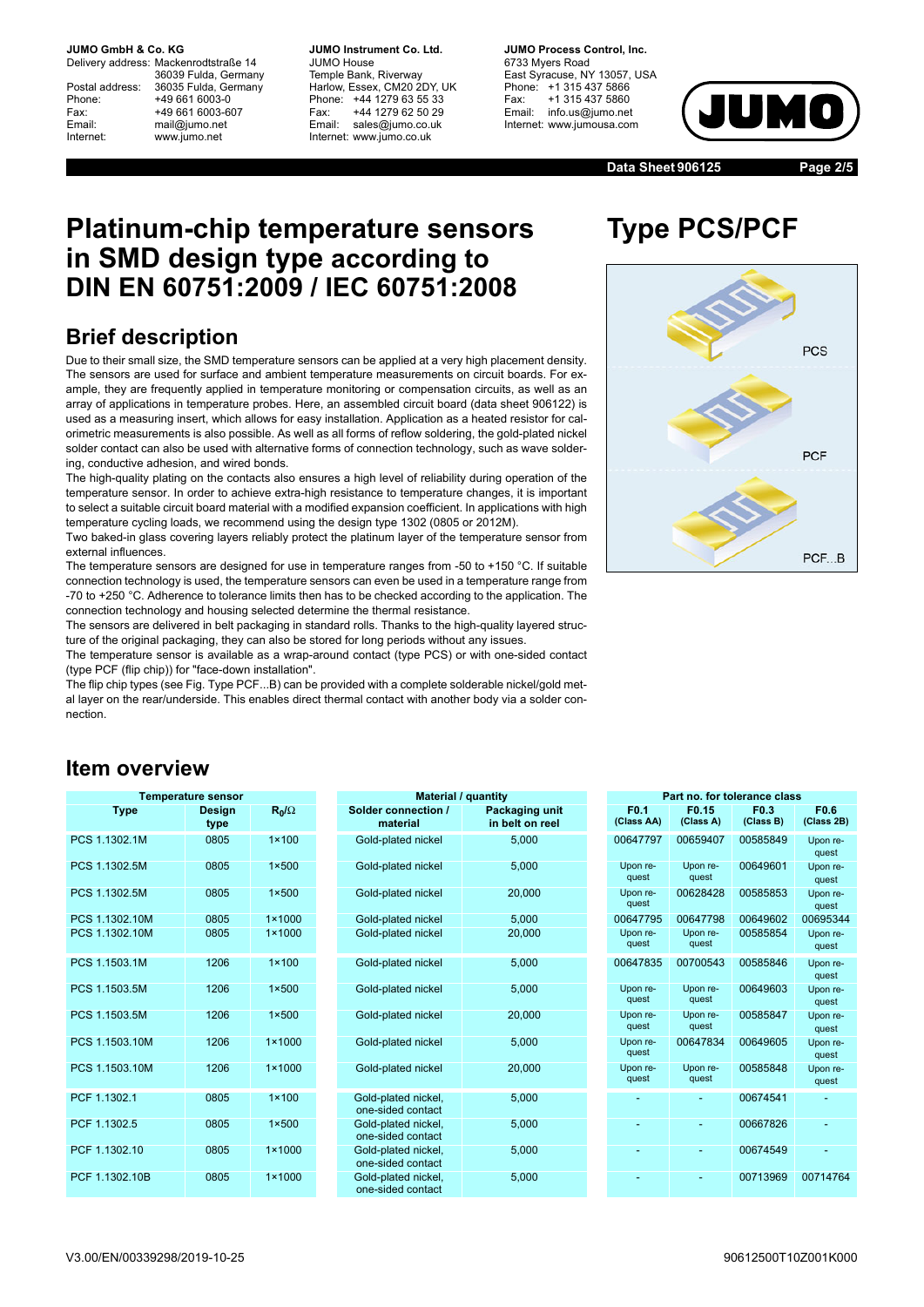Delivery address: Mackenrodtstraße 14 36039 Fulda, Germany Postal address: 36035 Fulda, Germany<br>Phone: +49 661 6003-0 Phone: +49 661 6003-0<br>Fax: +49 661 6003-6 Fax: +49 661 6003-607<br>
Email: mail@jumo.net mail@jumo.net Internet: www.jumo.net

**JUMO Instrument Co. Ltd.** JUMO House Temple Bank, Riverway<br>Harlow, Essex, CM20 2DY, UK Phone: +44 1279 63 55 33<br>Fax: +44 1279 62 50 29 +44 1279 62 50 29 Email: sales@jumo.co.uk Internet: www.jumo.co.uk

**JUMO Process Control, Inc.** 6733 Myers Road East Syracuse, NY 13057, USA Phone: +1 315 437 5866<br>Fax: +1 315 437 5860 Email: info.us@jumo.net Internet: www.jumousa.com



**Data Sheet 906125 Page 3/5**

Order example:

PCS 1.1302.10M (part no. 00649602) corresponds to temperature sensor Pt1000 and SMD design type 0805. The tolerance class is indicated in the part no.

Standard packaging according to IEC 60286-3:

- Packaging unit of 5,000 pieces in an 8-mm belt on a 7" plastic reel with roll feed line
- Packaging unit of 20,000 pieces in an 8-mm belt on a 330-mm plastic reel with roll feed line
- Small quantities upon request, without roll feed line

## **Dimensions**

The dimensions are based on the standard DIN EN 140401-801:2014-09; all dimensions are in mm.

| Type                 | <b>SMD design type</b> |                        | в                | н                    | L1                |
|----------------------|------------------------|------------------------|------------------|----------------------|-------------------|
|                      | Imperial / metric      |                        |                  |                      |                   |
| PCS 1.1302.xM        | 0805 / 2012M           | 2.0                    | 1.25             | 0.4                  | 0.45              |
| PCS 1.1503.xM        | 1206 / 3216M           | 3.0                    | . 50             | 0.4                  | 0.45              |
| PCF 1.1302.x         | 0805 / 2012M           | 2.0                    | 1.25             | 0.4                  | 0.5               |
| PCF 1.1302.xB        | 0805 / 2012M           | 2.0                    | 1.25             | 0.4                  | 0.5               |
| Dimension tolerances | All                    | $\Delta L = +0.2/-0.1$ | $AB = +0.2/-0.1$ | $\Delta H = \pm 0.1$ | $AL1 = +0.2/-0.2$ |

x = Nominal value ÷ 100  $\Omega$ 

## **Dimensional drawing (example design type PCS)**

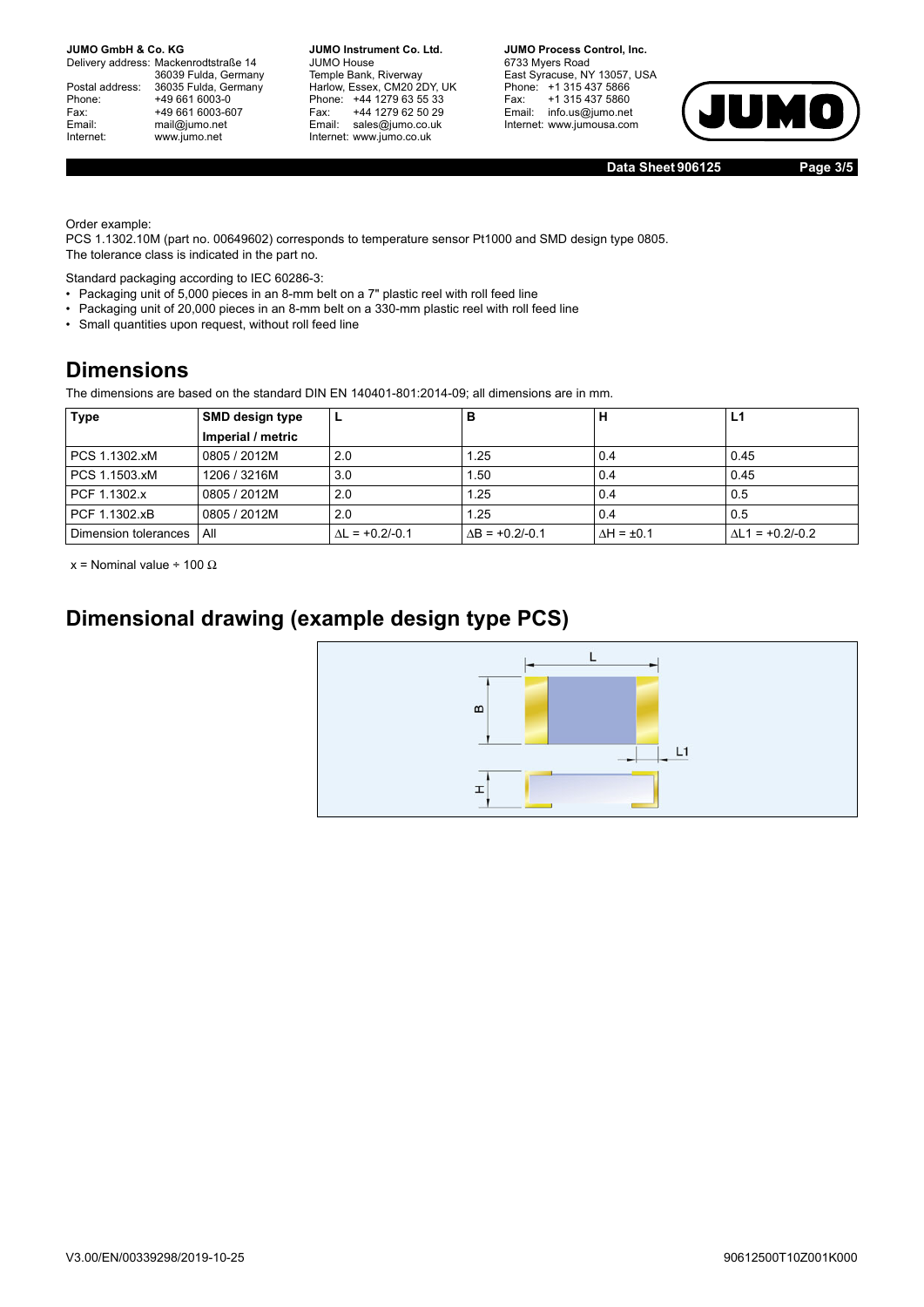#### **JUMO GmbH & Co. KG**

Delivery address: Mackenrodtstraße 14 36039 Fulda, Germany<br>Postal address: 36035 Fulda, Germany Phone: +49 661 6003-0<br>
Fax: +49 661 6003-6<br>
Email: mail@jumo.net +49 661 6003-607 Email: mail@jumo.net<br>Internet: www.jumo.net www.jumo.net

**JUMO Instrument Co. Ltd.** JUMO House Temple Bank, Riverway<br>Harlow, Essex, CM20 2DY, UK<br>Phone: +44 1279 63 55 33 Fax: +44 1279 62 50 29 Fax. THE IZIS OF OUR Internet: www.jumo.co.uk

**JUMO Process Control, Inc.** 6733 Myers Road East Syracuse, NY 13057, USA<br>Phone: +1 315 437 5866<br>Fax: +1 315 437 5860 Email: info.us@jumo.net Internet: www.jumousa.com



**Data Sheet 906125 Page 4/5**

## **Technical data**

| Standard                                           | DIN EN 60751:2009 / IEC 60751/2008                                                                                                                                                                                                                                                                                                       |                                                                                                                                                                  |                            |                                                                                                                                                                                                |  |  |  |
|----------------------------------------------------|------------------------------------------------------------------------------------------------------------------------------------------------------------------------------------------------------------------------------------------------------------------------------------------------------------------------------------------|------------------------------------------------------------------------------------------------------------------------------------------------------------------|----------------------------|------------------------------------------------------------------------------------------------------------------------------------------------------------------------------------------------|--|--|--|
| Temperature coefficient                            | $\alpha$ = 3.850 × 10 <sup>-3</sup> °C <sup>-1</sup> (between 0 and 100 °C)                                                                                                                                                                                                                                                              |                                                                                                                                                                  |                            |                                                                                                                                                                                                |  |  |  |
| Temperature range                                  | Nominal temperature -50 to +150 °C, expanded temperature range -70 to +250 °C                                                                                                                                                                                                                                                            |                                                                                                                                                                  |                            |                                                                                                                                                                                                |  |  |  |
| Tolerance                                          | Temperature validity range class F0.1 (class AA): 0 to 150 °C<br>Temperature validity range class F0.15 (class A): -30 to +150°C<br>Temperature validity range class F0.3 (class B): -50 to +250 °C<br>Temperature validity range class F0.6 (class 2B): -70 to +250 °C                                                                  |                                                                                                                                                                  |                            |                                                                                                                                                                                                |  |  |  |
| Measuring/maximum current                          |                                                                                                                                                                                                                                                                                                                                          | Pt100: recommend 1.0 mA, maximum 7.0 mA<br>Pt500: recommend 0.7 mA, maximum 3.0 mA<br>Pt1000: recommend 0.1 mA, maximum 1.0 mA                                   |                            |                                                                                                                                                                                                |  |  |  |
| Self-heating                                       | $\Delta t = I^2 \times R \times E$ (see data sheet 906000 for definitions)                                                                                                                                                                                                                                                               |                                                                                                                                                                  |                            |                                                                                                                                                                                                |  |  |  |
| Self-heating coefficient E                         | Type                                                                                                                                                                                                                                                                                                                                     | In water (0 °C, $v \ge 0.2$ m/s), fitted as RTD temperature probe<br>PCS/PCF 1.1302 (0805) 0.15 K/mW<br>PCS/PCF 1.1503 (1206) 0.09 K/mW                          |                            |                                                                                                                                                                                                |  |  |  |
| Response times                                     | Type                                                                                                                                                                                                                                                                                                                                     | In water ( $v = 0.4$ m/s)                                                                                                                                        |                            | In air ( $v = 1$ m/s)                                                                                                                                                                          |  |  |  |
|                                                    | PCS/PCF 1.1302 (0805) 0.1 s<br>PCS/PCF 1.1503 (1206) 0.1 s                                                                                                                                                                                                                                                                               | $t_{0.5}$                                                                                                                                                        | $t_{0.9}$<br>0.3 s<br>0.3s | $t_{0.5}$<br>2.6 s<br>3.3 s                                                                                                                                                                    |  |  |  |
| Stability at maximum temperature                   | 1000 h at 160 °C in air: measured value drift $\Delta T_0$ < 100 mK                                                                                                                                                                                                                                                                      |                                                                                                                                                                  |                            |                                                                                                                                                                                                |  |  |  |
| Long-term stability                                | Max. drift ≤ 0.05 % per year (for definition, see data sheet 906000)                                                                                                                                                                                                                                                                     |                                                                                                                                                                  |                            |                                                                                                                                                                                                |  |  |  |
| Processing                                         | Reflow soldering, lead-free and leaded, see "Processing notes"<br>The user must adapt the soldering profile.                                                                                                                                                                                                                             |                                                                                                                                                                  |                            |                                                                                                                                                                                                |  |  |  |
|                                                    | Only circuit boards with suitable coefficients of thermal expansion are admissible.                                                                                                                                                                                                                                                      |                                                                                                                                                                  |                            |                                                                                                                                                                                                |  |  |  |
|                                                    | quantity compared to a sensor/component with wrap-around contact.                                                                                                                                                                                                                                                                        |                                                                                                                                                                  |                            | Type PCF (flip chip): Depending on the solder used, it may be necessary to adapt the printed solder                                                                                            |  |  |  |
|                                                    | Application of the metallized top side: Optimized for soft-soldering in a reflow method.                                                                                                                                                                                                                                                 |                                                                                                                                                                  |                            |                                                                                                                                                                                                |  |  |  |
| Solder connections                                 | Gold-plated nickel solder contact, thickness of nickel layer $\geq 1$ µm, gold $\geq 40$ nm,<br>solderability according to IEC / DIN EN 60068-2-58:                                                                                                                                                                                      |                                                                                                                                                                  |                            |                                                                                                                                                                                                |  |  |  |
|                                                    |                                                                                                                                                                                                                                                                                                                                          | Class 3 soldering process "Higher temperatures", solder Sn96.5Ag3.0Cu0.5,<br>Solder profile according to IEC / DIN EN 60068-2-58 / Figure 2b / Table 3 / Table 1 |                            |                                                                                                                                                                                                |  |  |  |
|                                                    | Resistance to dissolution according to IEC / DIN EN 60068-2-58:                                                                                                                                                                                                                                                                          |                                                                                                                                                                  |                            |                                                                                                                                                                                                |  |  |  |
|                                                    |                                                                                                                                                                                                                                                                                                                                          | Class 3 soldering process "Higher temperatures", solder Sn96.5Ag3.0Cu0.5,<br>Solder profile according to IEC / DIN EN 60068-2-58 / Figure 2b / Table 4           |                            |                                                                                                                                                                                                |  |  |  |
| Operating conditions                               | Platinum-chip temperature sensors must be protected when used in a humid environment or in ag-<br>gressive atmospheres. The user may have to carry out some checks before using the sensors.<br>Please also refer to the installation instructions B 906121.4 "Information for the application<br>of platinum-chip temperature sensors." |                                                                                                                                                                  |                            |                                                                                                                                                                                                |  |  |  |
| Storage                                            | sphere or in corrosive or reductive media or under high air humidity is not permitted.                                                                                                                                                                                                                                                   |                                                                                                                                                                  |                            | In the original unopened belt packaging, JUMO temperature sensors of PCS/PCF design type can<br>be stored for at least 5 years under normal ambient conditions. Storage in an aggressive atmo- |  |  |  |
| Shearing strength of soldered connection           | Tested as JUMO PCSE module (data sheet 906122):                                                                                                                                                                                                                                                                                          |                                                                                                                                                                  |                            |                                                                                                                                                                                                |  |  |  |
|                                                    | According to IEC 62137-1-2:2007; temperature cycling                                                                                                                                                                                                                                                                                     |                                                                                                                                                                  |                            |                                                                                                                                                                                                |  |  |  |
|                                                    | a) Rapid change of temperature; test Na, defined in IEC 60068-2-14                                                                                                                                                                                                                                                                       |                                                                                                                                                                  |                            |                                                                                                                                                                                                |  |  |  |
|                                                    | b) Lower temperature (TA) -40 °C, upper temperature (TB) +125 °C                                                                                                                                                                                                                                                                         |                                                                                                                                                                  |                            |                                                                                                                                                                                                |  |  |  |
|                                                    | c) Dwell time at TA and TB, 10 minutes each                                                                                                                                                                                                                                                                                              |                                                                                                                                                                  |                            |                                                                                                                                                                                                |  |  |  |
|                                                    | d) Number of temperature cycles: 1000                                                                                                                                                                                                                                                                                                    |                                                                                                                                                                  |                            |                                                                                                                                                                                                |  |  |  |
|                                                    | 0 cycles F ≥ 17.7 N, 1000 cycles F ≥ 8 N                                                                                                                                                                                                                                                                                                 |                                                                                                                                                                  |                            |                                                                                                                                                                                                |  |  |  |
| <b>ESD</b>                                         | sheet 906122, in accordance with AEC - Q200-002 Level 2                                                                                                                                                                                                                                                                                  |                                                                                                                                                                  |                            | Typically $\geq 2$ kV, HBM (direct contact), soldered onto circuit board as module according to data                                                                                           |  |  |  |
| Compliant with RoHS 2011/65/EU and 2015/<br>863/EU | Yes                                                                                                                                                                                                                                                                                                                                      |                                                                                                                                                                  |                            |                                                                                                                                                                                                |  |  |  |
| Compliant with REACH 1907/2006                     | Yes                                                                                                                                                                                                                                                                                                                                      |                                                                                                                                                                  |                            |                                                                                                                                                                                                |  |  |  |